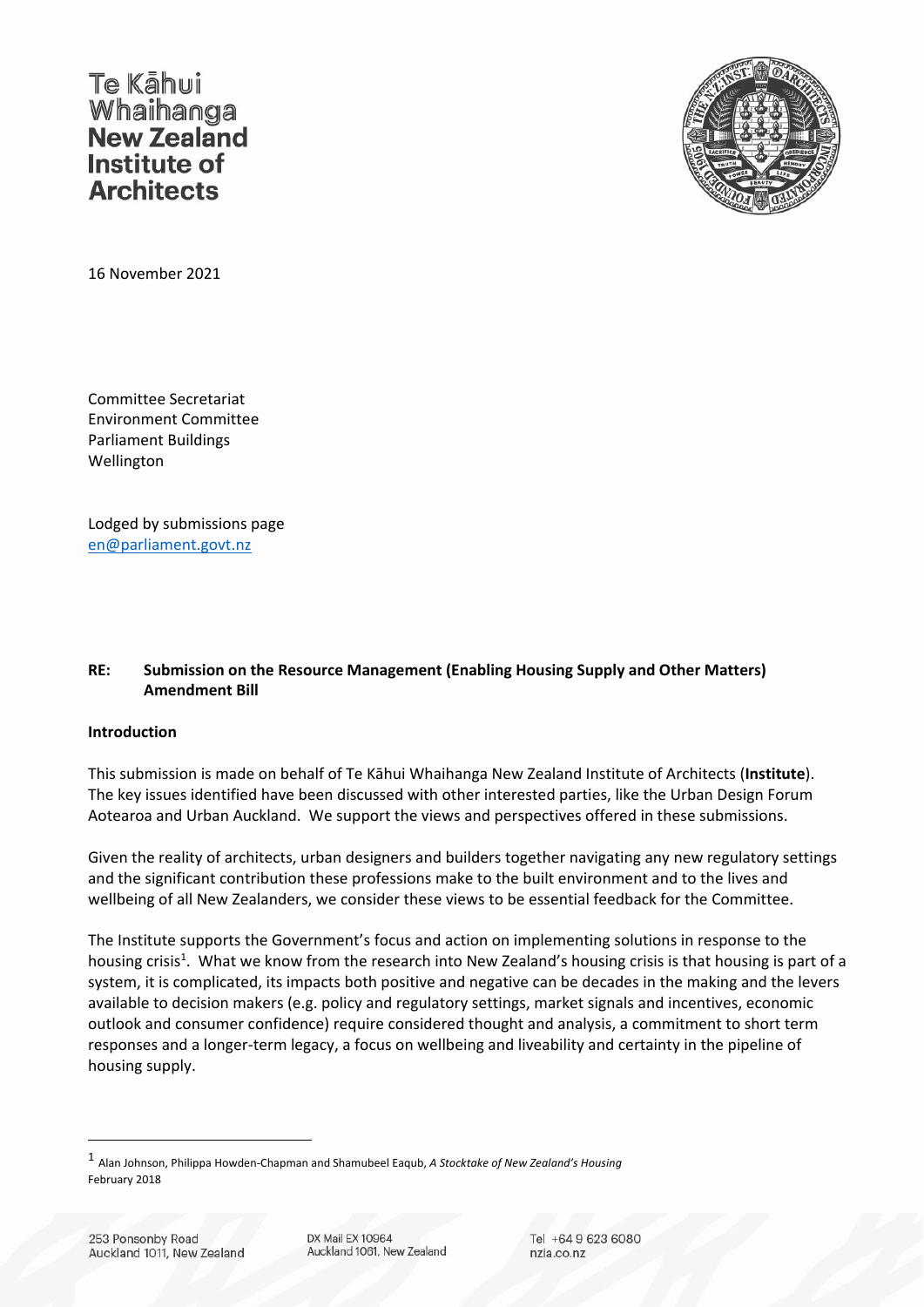#### **Key issues**

The New Zealand Institute of Architects welcomes the opportunity to comment on the **Resource Management (Enabling Housing Supply and Other Matters) Amendment Bill.** 

We have since looked closer into the Bill, the extent to which it applies, and the new set of residential standards that it mandates. The Institute is concerned that the new Bill does not include adequate provisions to consider and protect the built environment, local neighbourhoods, important heritage and character areas and the liveability and wellbeing of communities which would be expected from an increase in permissibility of intensification in targeted neighbourhoods across Aotearoa New Zealand.

The key issues identified by the Institute and included in its submission and that of others is detailed below.

### **1. Lack of alignment with recent Government reform initiatives**

**The Institute does not support the Bill as currently drafted**. The Government's recently announced RMA reforms takes courageous steps in rethinking New Zealand's main law governing how people interact with natural resources and enabling sustainable development. The Natural and Built Environment (NBE) Bill signals a long overdue shift to an outcomes‐based assessment process, clearer national guidance, streamlined plan making processes and a commitment to spatial planning.

The recent, *Inquiry on the Natural and Built Environments Bill: Parliamentary Paper Report of the Environment Committee,* November 2021 Recommendation 5 acknowledges the importance of recognising and protecting the built environment (see below).

*"We agree with many submitters that the development and protection of the built environment is not adequately reflected in the draft purpose clause and should be expressly referred to given its importance.*

*That the purpose clause gives more prominence to the built environment, so that the purpose of the NBA is more clearly linked to the outcomes for housing, infrastructure, and cultural heritage in relation to the built environment".*

It is also of concern to the Institute that the Bill is in direct conflict with the National Policy Statement on Urban Development 2020 (**NPS‐UD**) in that its provisions and potential outcomes fail to enable well-functioning urban environments and will create a fundamental disconnect between land use planning and infrastructure planning.

#### **Recommendation:**

*The Institute would strongly encourage the Government to ensure that this same emphasis and focus included in the RMA reforms on recognising and protecting urban values and the built environment is reflected in the design and detailed provisions of the Bill.* 

DX Mail EX 10964 Auckland 1061, New Zealand Tel +64 9 623 6080 nzia.co.nz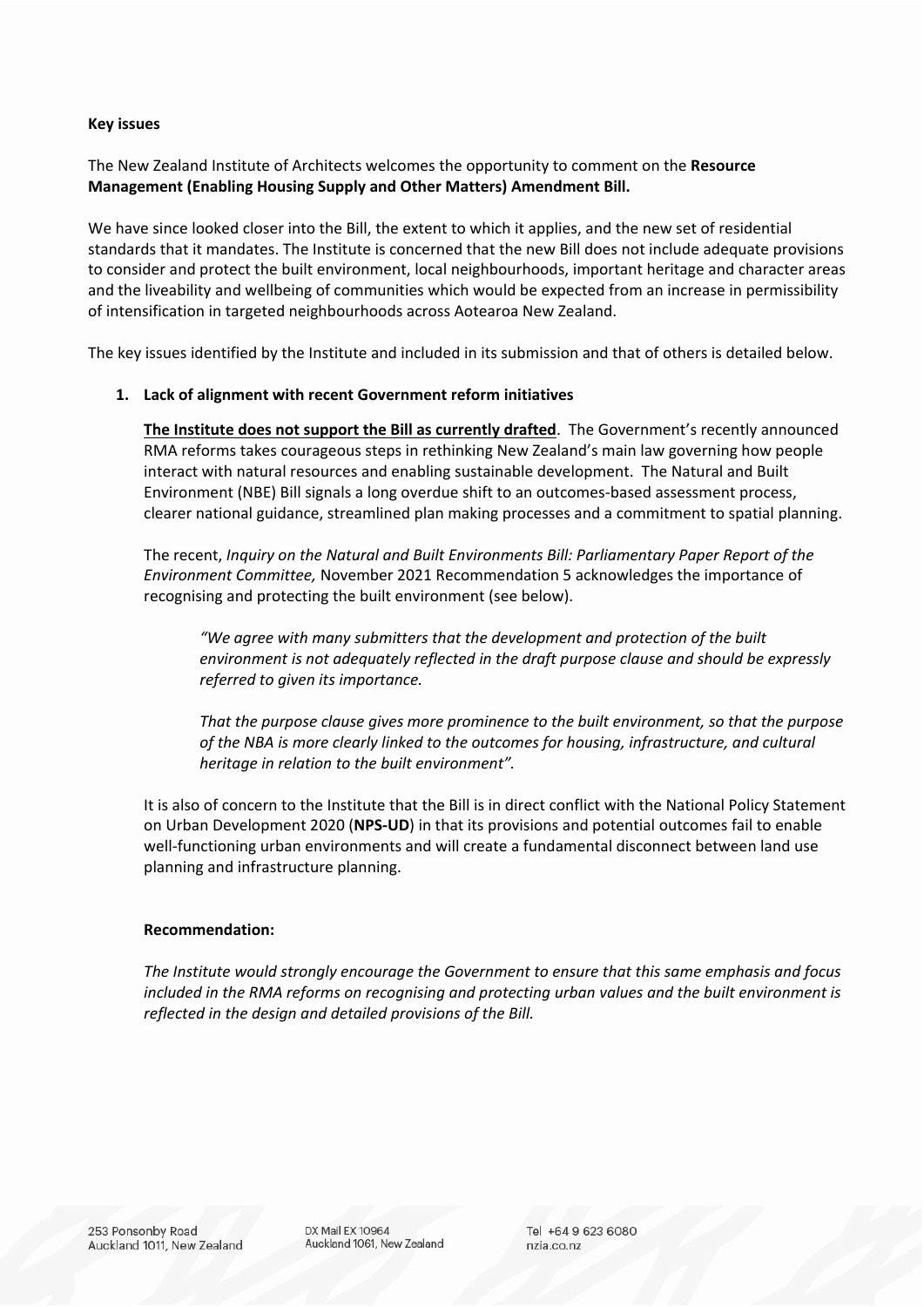## **2. A one size fits all approach to urban/suburban intensification**

**The Institute does not support the Bill as currently drafted**. As a blunt, one‐size fits all policy response to a complex problem (liveable communities for current and future generations) the Bill drafting is disappointing and will most likely create unintended and perverse consequences for current and future generations.

Several territorial local authorities have experimented with permissive urban intensification controls across suburbs and neighbourhoods and have unfortunately learnt the hard way how unsatisfactory such controls are in practice without appropriate 'checks and balances' and the long‐term legacy they leave behind. Whilst the local councils have revoked these unfettered and permissive controls, the communities and neighbourhoods in these suburban areas have been left with a legacy of poor redevelopment of sites and enduring impacts on the local neighbourhood. Some of the issues arising from these controls range from a loss of sunlight, a loss of privacy, a lack of private open space, poor urban amenity, complex recession planes, future landlocked development opportunities, etc.

### **Recommendation:**

*A more focused, staged approach to intensification that supports liveability and wellbeing for communities and neighbourhoods is needed. This would ensure that any new development opportunities are accessible and connected to employment, education, social and cultural opportunities ‐ a core part of the NPS‐UD in creating well‐functioning urban environments and improved four wellbeing's through the Government's Policy Statement on Housing and Urban Development 2021 (GPS‐HUD).*

The Bill should not apply the MDRS as a general residential standard. The MDRS should be able to be *applied through council plan changes which are subject to local evidence and analysis and can be identified as contributing to outcomes which support well‐functioning urban environments.* 

Can local communities across Tier 1 and 2 territorial local authorities afford to have the blanket one*size fits all controls applied inappropriately in 5%, 10%, 20%, 30% of situations, given the 50+ year legacy of buildings?* 

# **3. Who benefits and the security of housing supply from the medium density residential standards (MRDS)**

**The Institute does not support the Bill as currently drafted**. The Bill notes that the MDRS will enable up to 3 storeys and 3 dwellings per site as of right. However, on closer review, due to there being no minimum site size requirements many more than three houses can be built on any size site. Without a clear understanding of the theoretical maximum level of intensification under the Bill, it is difficult for local councils to plan for and invest in the wellbeing of its communities and neighbourhoods, for climate resilience and the necessary infrastructure upgrades.

Increasing the potential for intensification, increases land values, providing property owners with an overnight "windfall" gain. If the Government motivation under the Bill is to secure housing supply, then the overnight windfall gain on offer needs to be translated from 'a paper potential' to an on‐ ground reality, within a reasonable timeframe (say for example, three years). Given the design of the Bill it is also unclear how much of the new supply will find owners beyond capital‐rich property investors. Is it appropriate for this to be left to the market or should the Bill provide more guidance and assurances to the New Zealand public on a long‐term supply of affordable housing opportunities?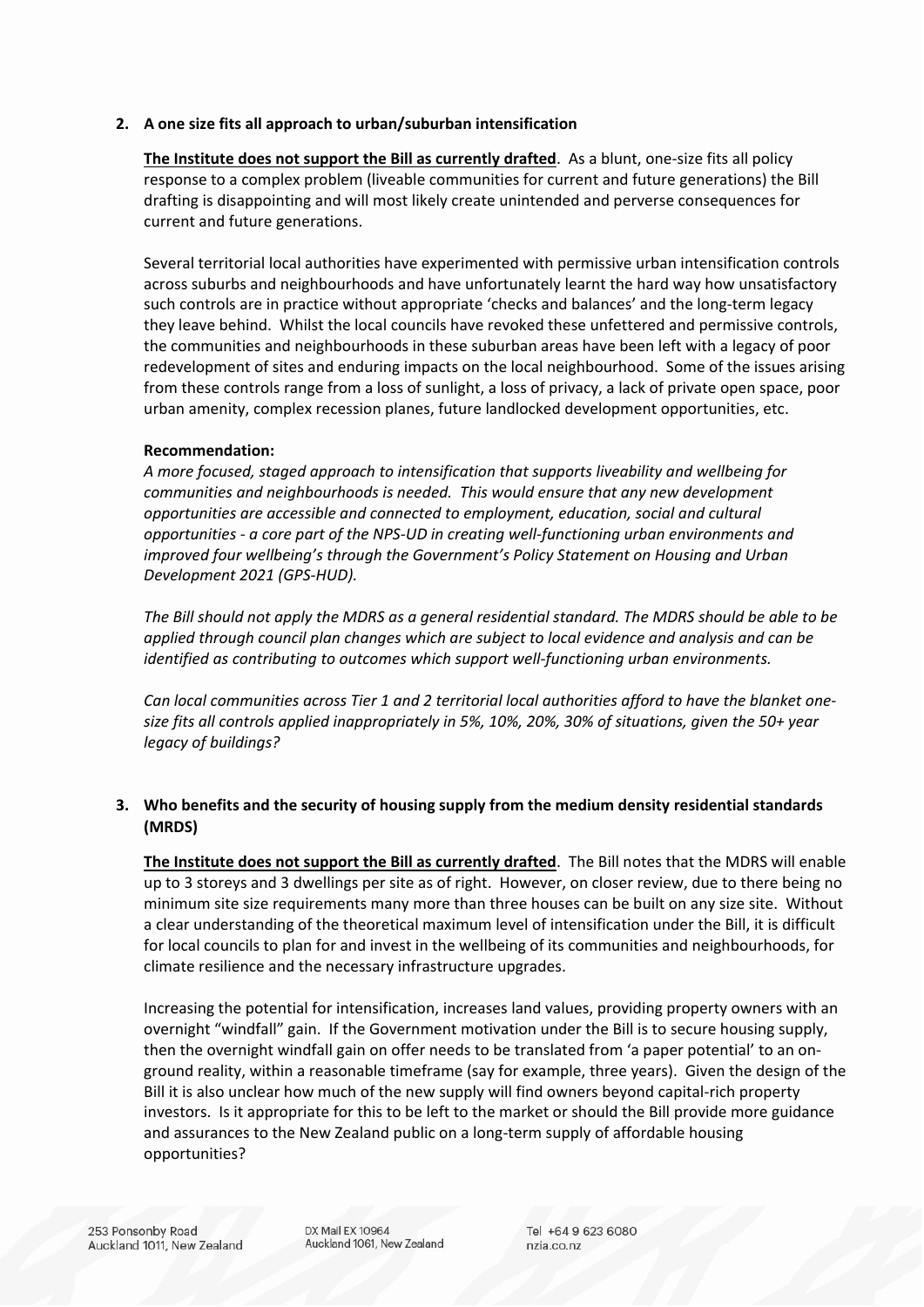And there is a stark reminder of the reality check on this Kiwi dream. According to a recent Dot Loves Data infographic, the time it takes for New Zealand families to save for a 20% home deposit has surpassed 20 years in multiple locations (**see below**). So, the question is, who will be able to afford this additional development potential, if indeed new development eventuates on the land included under the Bill?



Statistics New Zealand building consent figures for September 2021 indicate that a record 47,331 new homes were consented in the year ended September 2021, up 25 percent from the year to September 2020. Multi-unit homes accounted for 46 percent of all new homes consented nationally in the year ended September 2021, up 40 percent from the year to September 2020.

One of the historical drivers for demand has been population growth but over the last year as evident in the latest Statistics New Zealand figures Auckland's population fell by a 1,000 people for the first time ever. A key driver of demand has significantly reduced, and it is unclear when growth will return to pre-pandemic levels. So, there is time to establish the evidence and analysis in support of appropriate opportunities for urban intensification in the Tier 1 and 2 territorial authorities.

DX Mail EX 10964 Auckland 1061, New Zealand Tel +64 9 623 6080 nzia.co.nz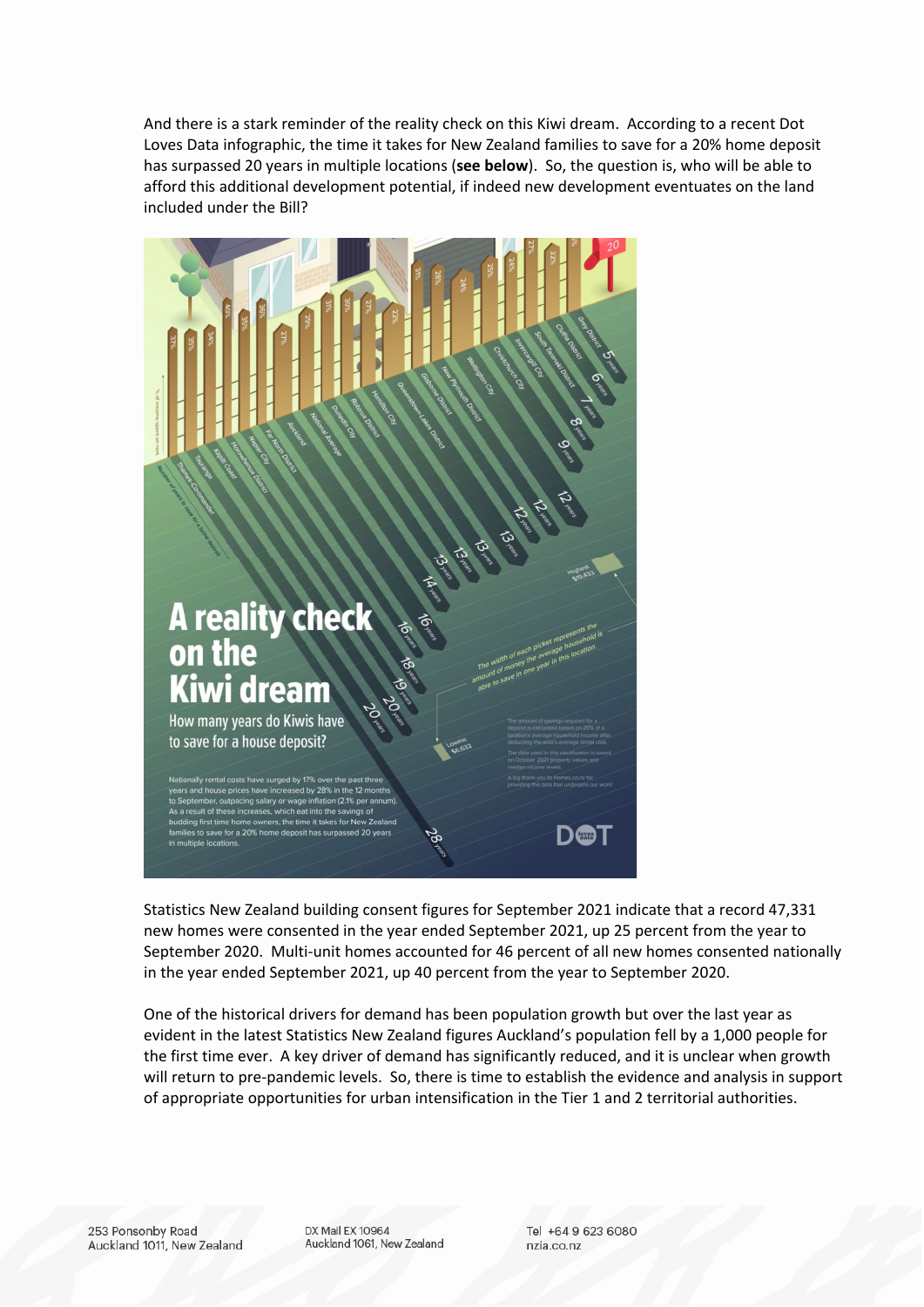## **4. Simplicity in the design of the medium density residential standards (MRDS)**

**The Institute does not support the Bill as currently drafted.** The Institute is concerned by the overly simplified approach to the site and development controls (bulk and location) within the Bill. Such permissive controls (including international experiences) are routinely developed by engaging with local councils, experienced industry practitioners and by analysis of the topography and local contextual constraints.

By way of example, the Institute and its members were actively involved in analysing and refining the specificity of residential controls included within the Auckland Unitary Plan, particularly where it applied to increasing intensification in neighbourhoods and town centres. This approach ensured the controls were fit‐for‐purpose and acknowledged the reality of the site and neighbourhood characteristics.

It is also unclear how the one size fits all approach to the MDRS aligns with the government's commitment to address climate change and associated greenhouse gas emissions targets. Objective 8 of the NPS‐UD seeks to achieve urban environments that support reductions in greenhouse gas emissions and are resilient to the current and future effects of climate change. The generic approach of the MDRS and the permissive nature of the Bill may disperse any intensification benefits such that the feasibility of key public and active transport investment may be lost and/or diminished. Again, this outcome is not in accordance with the NPS-UD objective of creating well-functioning urban environments which have good accessibility for all people between housing, jobs, community services, natural spaces, and open spaces, including by way of public or active transport.

### **Recommendation:**

The Institute is of the opinion that changes are needed to the list of relevant of building standards *identified in the MRDS. Key additions include:*

- ‐ *Minimum frontage/Site width*
- ‐ *Site size*
- ‐ *Maximum building length*
- ‐ *Maximum density*
- ‐ *Daylight to dwellings*

*Each of these additional building standards were identified and agreed in the Auckland Unitary Plan, Independent Hearings Panel assessment2 .* 

*In addition, the Institute recommends that the maximum building coverage building standard be* amended to, "must not exceed 40% of the net site area" rather than 50% in recognition of the *consequences and impacts of climate change. An increase in hard, heat absorbing surfaces, risks increasing urban heat, especially when average temperatures are rising and the number of hot days per year increases. This poses a long‐term risk to health and wellbeing.*

<sup>2</sup> Auckland Council, Section 32 Evaluation for the Proposed Auckland Unitary Plan - 2.3 Residential zones, 30 September 2013, https://www.aucklandcouncil.govt.nz/plans‐projects‐policies‐reports‐bylaws/our‐plans‐strategies/unitary‐plan/history‐unitary‐plan/Pages/section‐ 32‐report.aspx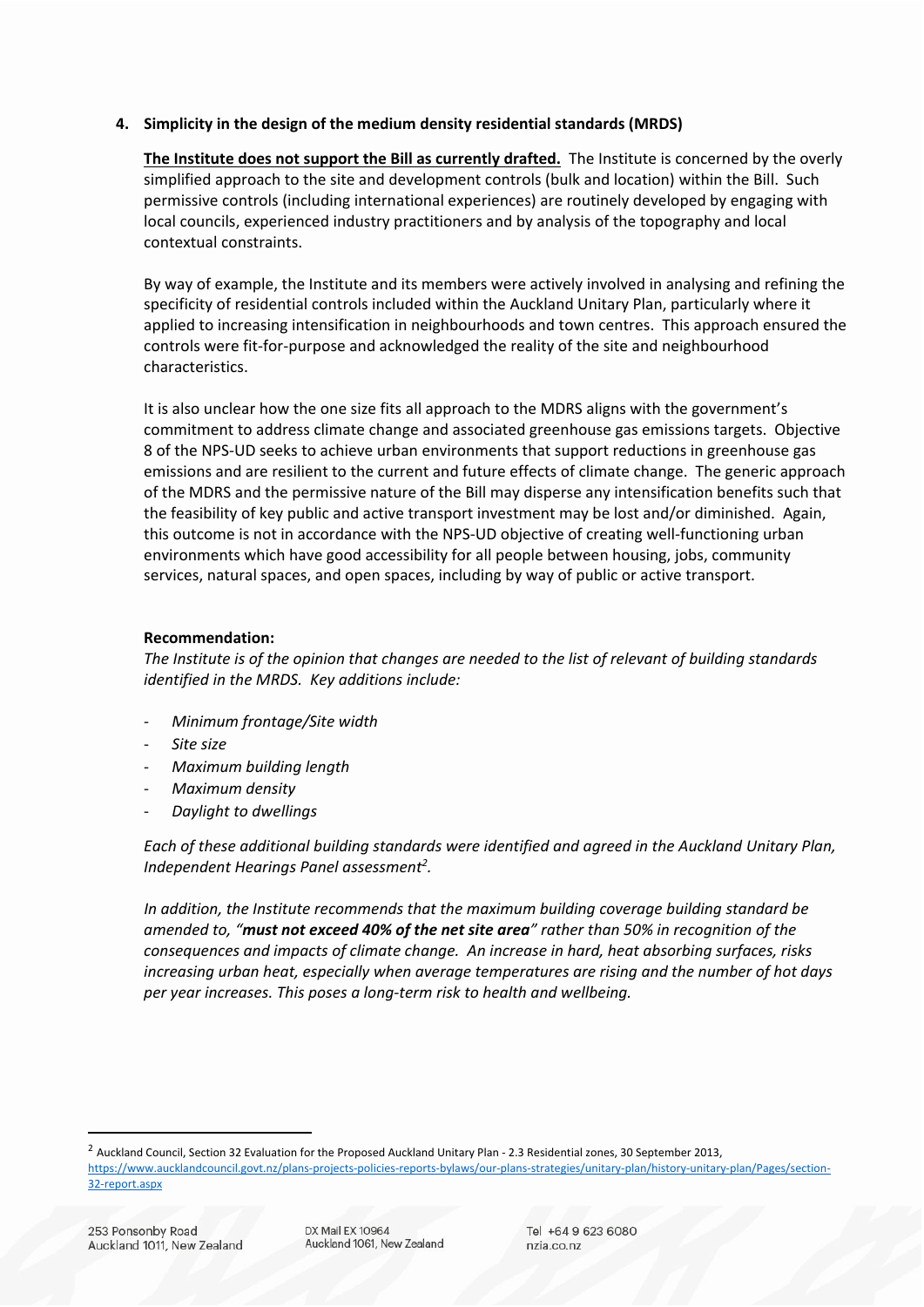# 5. **No provisions that recognise the quality and importance of the built environment, urban amenity, and the need for coordinated infrastructure investment.**

The Bill makes no mention of the necessity of high‐quality urban environments or design controls to ensure the quality of neighbourhoods, the liveability of intensified streets and the sustainability of funding and financing of new and/or augmented infrastructure for the communities of Tier 1 and 2 territorial local authorities across Aotearoa New Zealand.

It is likely that for many Tier 1 and 2 TLAs the increased densities permissible under the Bill will exceed the capacity of existing infrastructure. These pressures will be in addition to the development potential proposed under the National Policy Statement Urban Development (**NPS‐UD**) which will also contribute to infrastructure funding challenges for local councils.

Given the timeframes included in the Bill it is difficult to see how local councils can sufficiently reassess their infrastructure planning and infrastructure funding commitments and the size of any shortfalls. The intensification changes included in the Bill will require a significant rethink of local government funding, financing, and infrastructure investment.

## **Recommendation:**

*Intensification must not be traded off for a short‐term gain in housing numbers against establishing clear minimum standards for our local communities and neighbourhoods be it for such matters such as, sustainable design, urban amenity, and diversity of housing. The liveability and wellbeing outcomes of well‐designed residential intensification are well researched and must be included in the Bill.*

The one size fits all approach set out in the Bill needs to be deleted in favour of an evidenced, *analysed, and strategic approach to establishing locations for housing intensification and a matching increase in infrastructure investment. The timeframes for implementation of the Bill need amending to allow sufficient time for this to occur and for engagement on potential new funding needed in support of the Bill accelerating the necessity for new and/or augmented infrastructure.*

# **6. Permissive planning controls are not the 'unicorn' solution for New Zealand's housing crisis**

**The Institute does not support the Bill as currently drafted**. For some time, there has been a belief that planning causes higher house prices, however there is a growing recognition amongst decision makers, including politicians that this is not true. NSW Planning Minister Rob Stokes, recent comments, illustrate this change in understanding well,

*"But the idea that the planning system alone can solve housing affordability is ludicrous at best; wilfully negligent at worst*

Planning can make important changes to the housing stock in the long term, but it cannot explain the huge price jumps we have seen. It simply makes no sense that at a time of historically low population *growth and great economic uncertainty, the cause of escalating prices is insufficient supply."3 .*

<sup>&</sup>lt;sup>3</sup> Sydney Morning Herald, Rob Stokes, NSW Minister for Planning, Opinion: Planning alone will not fix Sydney's housing affordability crisis, 15 September 2021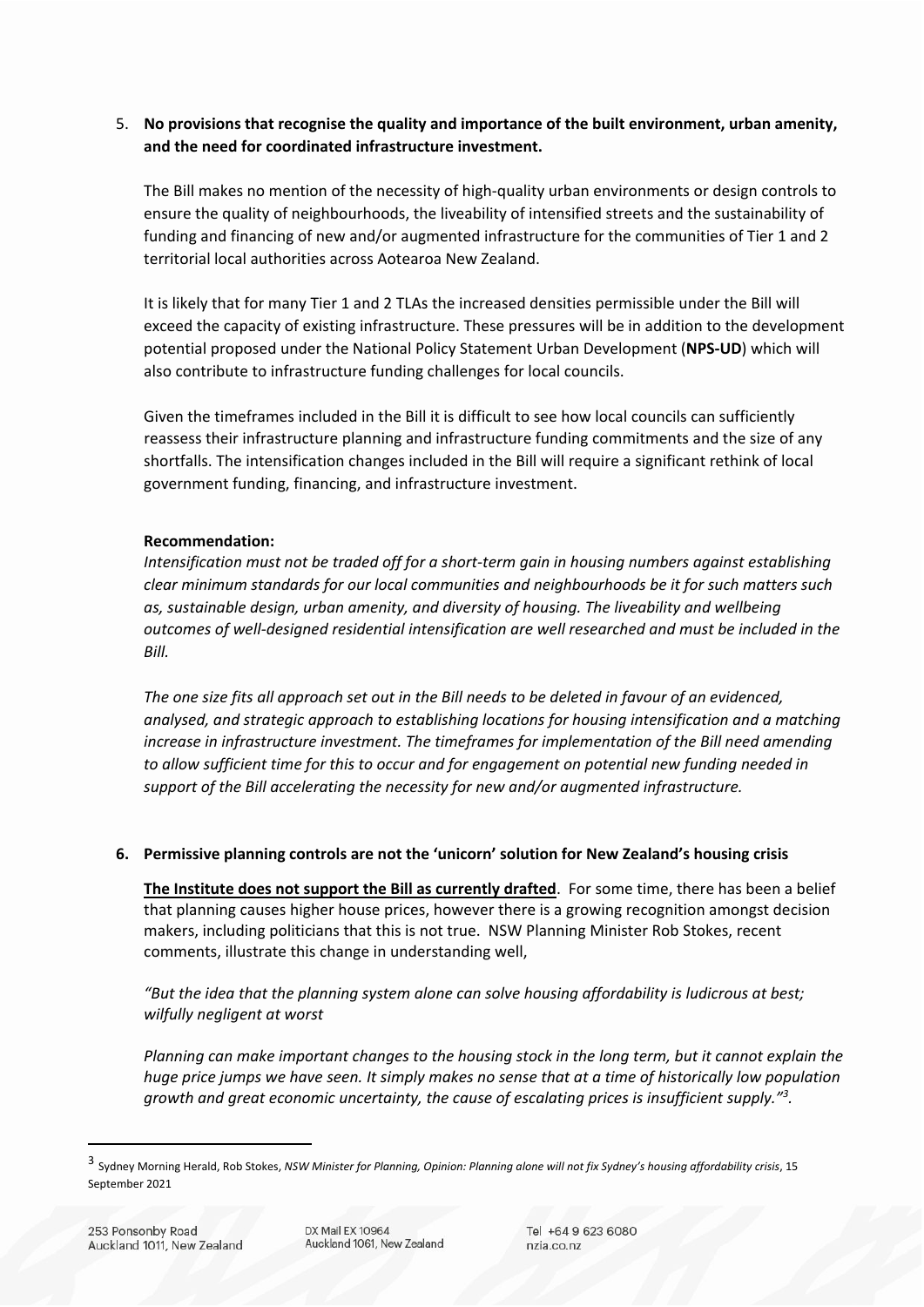The extent to which the MDRS will lead to significant supply gains or price drops is also questionable. The consultants who advised on the Bill policy estimated it will result in 54,000 extra dwellings between five to eight years in Auckland.

However, like many housing predictions, we need to be cautious. Owner occupiers are unlikely to redevelop their existing lots in large numbers. There are also ongoing labour and material constraints that affect the ability to respond to any theoretical increase in housing supply opportunities.

### **Recommendation:**

If the Bill must proceed, the Institute would request that it is limited to Tier 1 and 2, urban centres *and transport corridors within a 15‐minute walkable catchment and that the approved development must be realised within 3 years. This approach provides a pragmatic approach to the housing crisis and potentially a more accurate picture of where sustainable intensification can and should occur. The additional time can then be used to analyse further local opportunities and to update infrastructure planning and funding sequencing.* 

#### **Conclusion**

The Institute would welcome the opportunity to workshop further ideas and provide ongoing advice on how the Bill could increase housing supply and provide adequate provisions to consider and protect the built environment, local neighbourhoods and the liveability and wellbeing of communities.

We have an interest in working with other professionals involved in the design of the urban environment such as the Urban Design Forum of Aotearoa, Urban Auckland, and the Property Council.

Thank you for the opportunity to provide feedback on this Bill. Should you have any questions about this submission, please contact Te Kāhui Whaihanga's Chief Executive Teena Hale Pennington on thalepennington@nzia.co.nz or 027 527 5273.

Ngā mihi,

Jeans Hale l-8.

Teena Hale Pennington Chief Executive